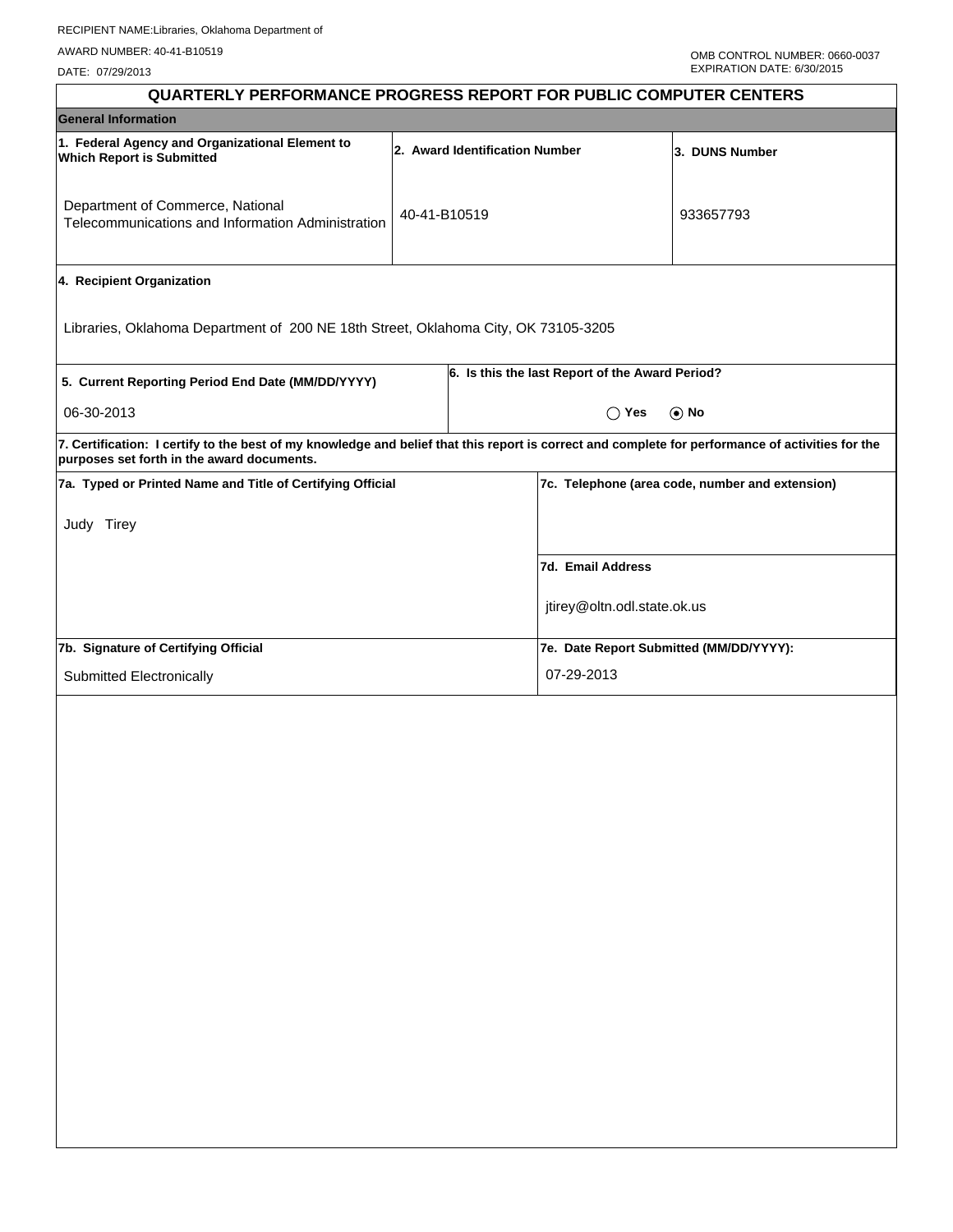DATE: 07/29/2013

**Project Indicators (This Quarter)**

## **1. Please describe significant project accomplishments completed during this quarter (600 words or less).**

To assure sustainability and promote usage of the thirty-six videoconferencing units placed in Okconnect libraries, it is imperative that the librarians be efficient and comfortable using the equipment. These thirty-six librarians and their staff must be the local community champions to spread the word regarding the availability and benefits of videoconferencing. An experienced trainer was selected to troubleshoot equipment and connection problems and train library staff. One-hundred Library Directors and various staff attended a three hour, small group class at a library in their region. The small sized group allowed hands-on practice using the video remote control box, implementing troubleshooting tips and ample opportunity for question and answer. Following the group class, the Trainer traveled to each library to work individually with the class participants. Results are apparent as exhibited by the activity at the Wagoner Public Library.

The Wagoner Public Library's computers and video conferencing equipment were used by the State Department of Human Services to present a child abuse webinar to the Sheriff's office and Wagoner Police Department, to present job training for youth hired for the summer by the Creek Nation, and the Sonic Corporation conducted a webinar regarding applications and hiring practices for their company. One or two individuals also attended the Integris continuing education classes by videoconference from the library. A Grant Extension Request was filed and approved by the National Telecommunications and Information Administration (NTIA). An extension through September 30, 2013 was necessary to meet the needs of the program and complete the successful implementation of the grant objectives.

Payment of Internet charges for the libraries ended June 30, 2013. Staff worked with Onenet, Chickasaw Telecom, Windstream and Pioneer Telephone to finalize payment on bills and change billing to the individual libraries.

**2. Please provide the percent complete for the following key milestones in your project. Write "0" in the Percent Complete column and "N/ A" in the Narrative column if your project does not include this activity. If you provided additional milestones in your baseline report, please insert them at the bottom of the table. Figures should be reported cumulatively from award inception to the end of the most recent reporting quarter. Please provide a narrative description if the percent complete is different from the target provided in your baseline plan (300 words or less).**

|       | <b>Milestone</b>                         | Percent<br>Complete | Narrative (describe your reasons for any variance from the baseline<br>plan or any other relevant information)                                                              |
|-------|------------------------------------------|---------------------|-----------------------------------------------------------------------------------------------------------------------------------------------------------------------------|
|       | 2.a. Overall Project                     | 83                  | Procurement challenges, slow progress of vendors increasing<br>broadband and coordination of multiple vendors have been<br>instrumental in causing baseline project delays. |
|       | 2.b. Equipment / Supply Purchases        |                     | Progress reported in Question 4 below                                                                                                                                       |
|       | 2.c. Public Computer Centers Established |                     | Progress reported in Question 4 below                                                                                                                                       |
|       | 2.d. Public Computer Centers Improved    |                     | Progress reported in Question 4 below                                                                                                                                       |
|       | 2.e. New Workstations Installed          |                     | Progress reported in Question 4 below                                                                                                                                       |
| 2.f.  | <b>Existing Workstations Upgraded</b>    |                     | Progress reported in Question 4 below                                                                                                                                       |
|       | 2.g. Outreach Activities                 |                     | Progress reported in Question 4 below                                                                                                                                       |
|       | 2.h. Training Programs                   |                     | Progress reported in Question 4 below                                                                                                                                       |
| 2.i.1 | Other (please specify):                  |                     | Progress reported in Question 4 below                                                                                                                                       |

**3. Please describe any challenges or issues faced during this past quarter in achieving planned progress against the project milestones listed above. In particular, please identify any areas or issues where technical assistance from the BTOP program may be useful (600 words or less).**

Preparation for the small group videoconferencing training was an organizational challenge as the large number of variables were out of Okconnect staff control. Library meeting rooms had to be available in a library centrally located with the Library staff willing to serve as hosts. The Trainer, the Library Directors, staff and technology personnel in that region had to be able to attend training on the available date. This meant scheduling around vacations and Summer Reading activities. To keep the groups small, Librarians had to travel to area locations and be ready to begin by 9:00 A.M. The Okconnect Training Coordinator did an outstanding job and over one hundred librarians attended this training. Staff from Okconnect as well as Oklahoma Department of Libraries (ODL) Library Development Consultants attended each session.

Project management continued to examine each Internet bill to verify exact charges owed and that all eligible E-Rate funds, both federal and state of Oklahoma had been received and properly credited. This entailed working with staff from participating libraries as well as Kellogg & Sovereign, E-Rate consultants funded by the Bill & Melinda Gates Foundation, and Internet providers Onenet, Chickasaw, Windstream and Pioneer. June, 2013 was the final month for Internet charges to be paid by Okconnect so final billing was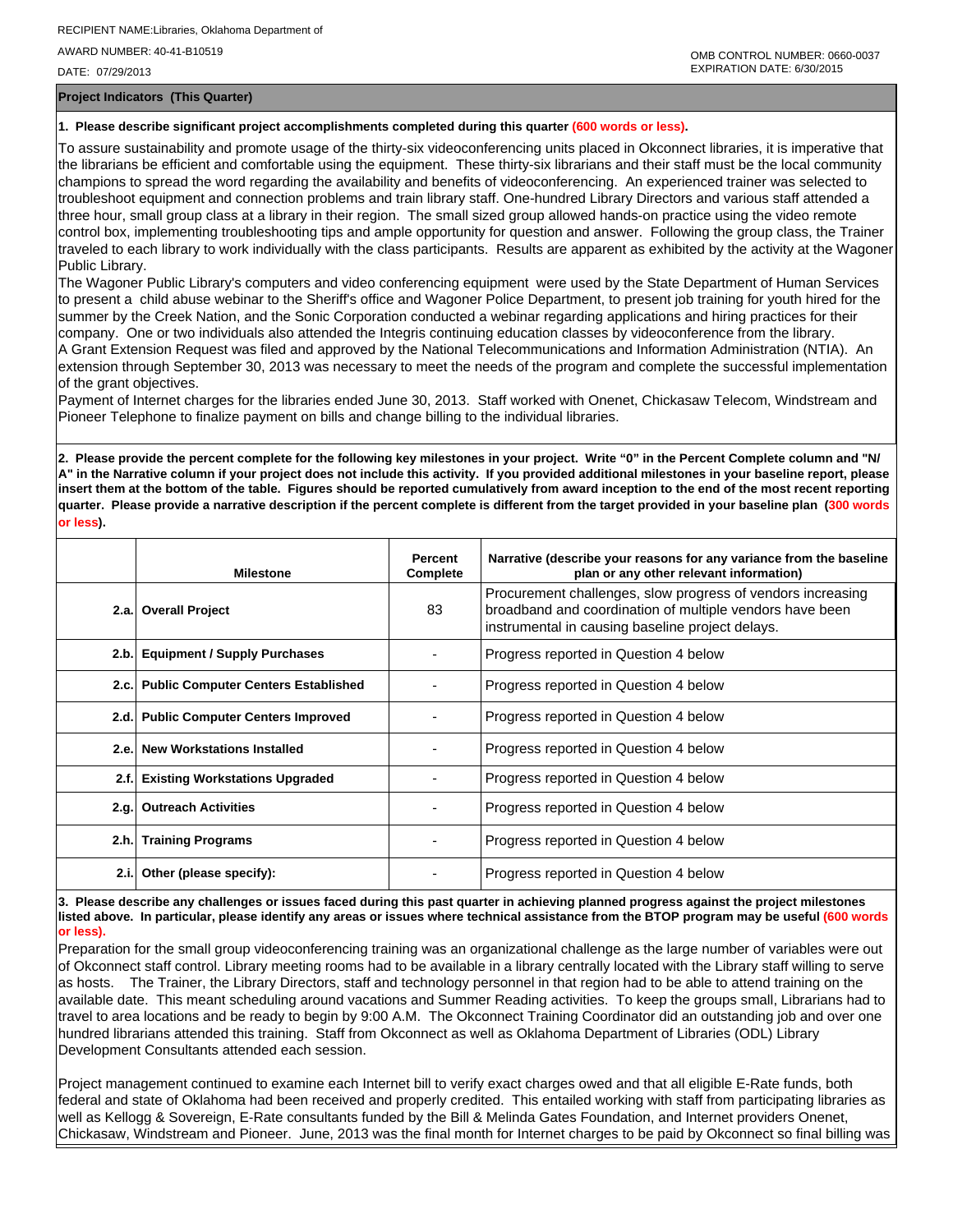RECIPIENT NAME:Libraries, Oklahoma Department of

AWARD NUMBER: 40-41-B10519

DATE: 07/29/2013

paid and billing transferred back to the individual libraries.

**4. Please provide actual total numbers to date or typical averages for the following key indicators, as specified in the question. Write "0" in the Total column and "N/A" in the Narrative column if your project does not include this activity. Unless otherwise indicated below, figures should be reported cumulatively from award inception to the end of the most recent reporting quarter. Please provide a narrative explanation if the total is different from the target provided in your baseline plan (300 words or less).** 

| New workstations installed and available<br>332<br>Completed. No variance from baseline.<br>4.a.<br>to the public<br>1, 208 equals the average users per week for 44 libraries. Total<br>1,208<br>4.b. Average users per week (NOT cumulative)<br>weekly average users total 53,135 for this quarter.<br>Final library to receive upgraded broadband will be complete in<br>August. Broadband not increased earlier because a new library<br>Number of PCCs with upgraded broadband<br>41<br>4.c.<br>connectivity<br>building was being constructed.<br>Number of PCCs with new broadband<br>$\Omega$<br>4.d.<br><b>NA</b><br>wireless connectivity<br>Number of additional hours per week<br>4.e. existing and new PCCs are open to the<br><b>NA</b><br>0<br>public as a result of BTOP funds<br>5. Training Programs. In the chart below, please describe the training programs provided at each of your BTOP-funded PCCs.<br>Length of Program (per hour<br><b>Number of Participants per</b><br><b>Name of Training Program</b><br>Program<br>basis)<br>Program<br>4<br>16<br><b>GED Instruction; Altus</b><br>4<br>Computer Basics; Anadarko<br>2<br>21<br>42<br>Videoconference Staff Training;<br>12<br>12<br>1<br>Ardmore<br>Computer Basics; Ardmore<br>2<br>$\overline{2}$<br>1<br>Chickasaw<br>Videoconference Staff Training;<br>1<br>4<br>4<br>Atoka<br>Videoconference, Certification<br>3<br>2<br>6<br>Training, Bartlesville<br>E-reader; Duncan<br>1<br>10<br>10<br>Genealogy for Beginners;<br>2<br>2<br>4<br>Durant<br>Videoconference, Mercy<br>Hospital EE, Integris CE, EI<br>1<br>1<br>1<br>Reno<br>Hardware Boot Camp, Enid<br>1<br>6<br>6<br>Basic Computers; Eufaula<br>$\overline{2}$<br>$\mathbf{3}$<br>6<br>$\overline{c}$<br>$\mathbf{3}$<br>6<br><b>Beginning Computer; Grove</b><br><b>GED Instruction; Altus</b><br>16<br>4<br>4 | Indicator |  | Total | Narrative (describe your reasons for any variance from the baseline<br>plan or any other relevant information) |                                     |  |
|-------------------------------------------------------------------------------------------------------------------------------------------------------------------------------------------------------------------------------------------------------------------------------------------------------------------------------------------------------------------------------------------------------------------------------------------------------------------------------------------------------------------------------------------------------------------------------------------------------------------------------------------------------------------------------------------------------------------------------------------------------------------------------------------------------------------------------------------------------------------------------------------------------------------------------------------------------------------------------------------------------------------------------------------------------------------------------------------------------------------------------------------------------------------------------------------------------------------------------------------------------------------------------------------------------------------------------------------------------------------------------------------------------------------------------------------------------------------------------------------------------------------------------------------------------------------------------------------------------------------------------------------------------------------------------------------------------------------------------------------------------------------------------------------------------------------------------------------------------------------|-----------|--|-------|----------------------------------------------------------------------------------------------------------------|-------------------------------------|--|
|                                                                                                                                                                                                                                                                                                                                                                                                                                                                                                                                                                                                                                                                                                                                                                                                                                                                                                                                                                                                                                                                                                                                                                                                                                                                                                                                                                                                                                                                                                                                                                                                                                                                                                                                                                                                                                                                   |           |  |       |                                                                                                                |                                     |  |
|                                                                                                                                                                                                                                                                                                                                                                                                                                                                                                                                                                                                                                                                                                                                                                                                                                                                                                                                                                                                                                                                                                                                                                                                                                                                                                                                                                                                                                                                                                                                                                                                                                                                                                                                                                                                                                                                   |           |  |       |                                                                                                                |                                     |  |
|                                                                                                                                                                                                                                                                                                                                                                                                                                                                                                                                                                                                                                                                                                                                                                                                                                                                                                                                                                                                                                                                                                                                                                                                                                                                                                                                                                                                                                                                                                                                                                                                                                                                                                                                                                                                                                                                   |           |  |       |                                                                                                                |                                     |  |
|                                                                                                                                                                                                                                                                                                                                                                                                                                                                                                                                                                                                                                                                                                                                                                                                                                                                                                                                                                                                                                                                                                                                                                                                                                                                                                                                                                                                                                                                                                                                                                                                                                                                                                                                                                                                                                                                   |           |  |       |                                                                                                                |                                     |  |
|                                                                                                                                                                                                                                                                                                                                                                                                                                                                                                                                                                                                                                                                                                                                                                                                                                                                                                                                                                                                                                                                                                                                                                                                                                                                                                                                                                                                                                                                                                                                                                                                                                                                                                                                                                                                                                                                   |           |  |       |                                                                                                                |                                     |  |
|                                                                                                                                                                                                                                                                                                                                                                                                                                                                                                                                                                                                                                                                                                                                                                                                                                                                                                                                                                                                                                                                                                                                                                                                                                                                                                                                                                                                                                                                                                                                                                                                                                                                                                                                                                                                                                                                   |           |  |       |                                                                                                                |                                     |  |
|                                                                                                                                                                                                                                                                                                                                                                                                                                                                                                                                                                                                                                                                                                                                                                                                                                                                                                                                                                                                                                                                                                                                                                                                                                                                                                                                                                                                                                                                                                                                                                                                                                                                                                                                                                                                                                                                   |           |  |       |                                                                                                                | <b>Number of Training Hours per</b> |  |
|                                                                                                                                                                                                                                                                                                                                                                                                                                                                                                                                                                                                                                                                                                                                                                                                                                                                                                                                                                                                                                                                                                                                                                                                                                                                                                                                                                                                                                                                                                                                                                                                                                                                                                                                                                                                                                                                   |           |  |       |                                                                                                                |                                     |  |
|                                                                                                                                                                                                                                                                                                                                                                                                                                                                                                                                                                                                                                                                                                                                                                                                                                                                                                                                                                                                                                                                                                                                                                                                                                                                                                                                                                                                                                                                                                                                                                                                                                                                                                                                                                                                                                                                   |           |  |       |                                                                                                                |                                     |  |
|                                                                                                                                                                                                                                                                                                                                                                                                                                                                                                                                                                                                                                                                                                                                                                                                                                                                                                                                                                                                                                                                                                                                                                                                                                                                                                                                                                                                                                                                                                                                                                                                                                                                                                                                                                                                                                                                   |           |  |       |                                                                                                                |                                     |  |
|                                                                                                                                                                                                                                                                                                                                                                                                                                                                                                                                                                                                                                                                                                                                                                                                                                                                                                                                                                                                                                                                                                                                                                                                                                                                                                                                                                                                                                                                                                                                                                                                                                                                                                                                                                                                                                                                   |           |  |       |                                                                                                                |                                     |  |
|                                                                                                                                                                                                                                                                                                                                                                                                                                                                                                                                                                                                                                                                                                                                                                                                                                                                                                                                                                                                                                                                                                                                                                                                                                                                                                                                                                                                                                                                                                                                                                                                                                                                                                                                                                                                                                                                   |           |  |       |                                                                                                                |                                     |  |
|                                                                                                                                                                                                                                                                                                                                                                                                                                                                                                                                                                                                                                                                                                                                                                                                                                                                                                                                                                                                                                                                                                                                                                                                                                                                                                                                                                                                                                                                                                                                                                                                                                                                                                                                                                                                                                                                   |           |  |       |                                                                                                                |                                     |  |
|                                                                                                                                                                                                                                                                                                                                                                                                                                                                                                                                                                                                                                                                                                                                                                                                                                                                                                                                                                                                                                                                                                                                                                                                                                                                                                                                                                                                                                                                                                                                                                                                                                                                                                                                                                                                                                                                   |           |  |       |                                                                                                                |                                     |  |
|                                                                                                                                                                                                                                                                                                                                                                                                                                                                                                                                                                                                                                                                                                                                                                                                                                                                                                                                                                                                                                                                                                                                                                                                                                                                                                                                                                                                                                                                                                                                                                                                                                                                                                                                                                                                                                                                   |           |  |       |                                                                                                                |                                     |  |
|                                                                                                                                                                                                                                                                                                                                                                                                                                                                                                                                                                                                                                                                                                                                                                                                                                                                                                                                                                                                                                                                                                                                                                                                                                                                                                                                                                                                                                                                                                                                                                                                                                                                                                                                                                                                                                                                   |           |  |       |                                                                                                                |                                     |  |
|                                                                                                                                                                                                                                                                                                                                                                                                                                                                                                                                                                                                                                                                                                                                                                                                                                                                                                                                                                                                                                                                                                                                                                                                                                                                                                                                                                                                                                                                                                                                                                                                                                                                                                                                                                                                                                                                   |           |  |       |                                                                                                                |                                     |  |
|                                                                                                                                                                                                                                                                                                                                                                                                                                                                                                                                                                                                                                                                                                                                                                                                                                                                                                                                                                                                                                                                                                                                                                                                                                                                                                                                                                                                                                                                                                                                                                                                                                                                                                                                                                                                                                                                   |           |  |       |                                                                                                                |                                     |  |
|                                                                                                                                                                                                                                                                                                                                                                                                                                                                                                                                                                                                                                                                                                                                                                                                                                                                                                                                                                                                                                                                                                                                                                                                                                                                                                                                                                                                                                                                                                                                                                                                                                                                                                                                                                                                                                                                   |           |  |       |                                                                                                                |                                     |  |
|                                                                                                                                                                                                                                                                                                                                                                                                                                                                                                                                                                                                                                                                                                                                                                                                                                                                                                                                                                                                                                                                                                                                                                                                                                                                                                                                                                                                                                                                                                                                                                                                                                                                                                                                                                                                                                                                   |           |  |       |                                                                                                                |                                     |  |
| <b>GED Instruction; Altus</b><br>4<br>4                                                                                                                                                                                                                                                                                                                                                                                                                                                                                                                                                                                                                                                                                                                                                                                                                                                                                                                                                                                                                                                                                                                                                                                                                                                                                                                                                                                                                                                                                                                                                                                                                                                                                                                                                                                                                           |           |  |       |                                                                                                                | 16                                  |  |
| <b>GED Instruction; Altus</b><br>16<br>4<br>4                                                                                                                                                                                                                                                                                                                                                                                                                                                                                                                                                                                                                                                                                                                                                                                                                                                                                                                                                                                                                                                                                                                                                                                                                                                                                                                                                                                                                                                                                                                                                                                                                                                                                                                                                                                                                     |           |  |       |                                                                                                                |                                     |  |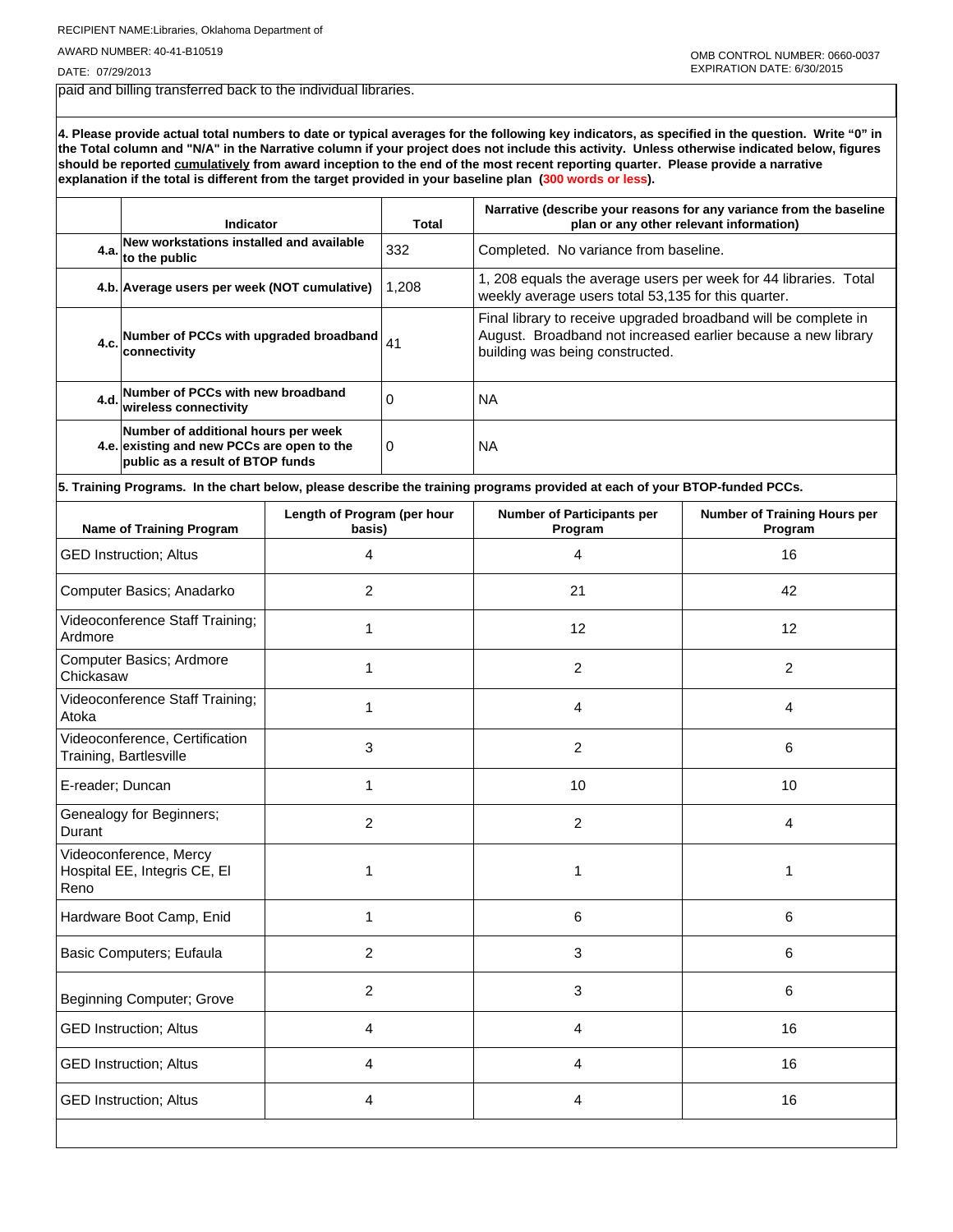| <b>ESL Instruction; Altus</b>                                           | 1                       | $\mathbf{1}$   | $\mathbf{1}$     |
|-------------------------------------------------------------------------|-------------------------|----------------|------------------|
| Citizenship Training; Altus                                             | 6                       | 6              | 36               |
| Citizenship Training; Altus                                             | 6                       | 6              | 36               |
| Citizenship Training; Altus                                             | 6                       | 6              | 36               |
| Learn to Use the Internet; Altus                                        | $\overline{7}$          | 5              | 35               |
| Learn to Use the Internet; Altus                                        | $\overline{7}$          | 5              | 35               |
| Learn to Use the Internet; Altus                                        | $\overline{7}$          | 5              | 35               |
| Learn to Use the Internet; Altus                                        | $\overline{7}$          | 5              | 35               |
| Videoconference, Food<br>Handlers Certification, Altus                  | 9                       | 221            | 1,989            |
| Videoconference, Mothers Day<br>Out, Children's Program, Altus          | 1                       | 18             | 18               |
| Videoconference, Altus High<br>School Senior Trip Orientation,<br>Altus | 1                       | 6              | 6                |
| Computer Basics, Anadarko                                               | $\overline{c}$          | 3              | 6                |
| Computer Basics, E-Mail;<br>Anadarko                                    | $\overline{\mathbf{c}}$ | 13             | 26               |
| Computer Basics, E-Mail;<br>Anadarko                                    | $\overline{c}$          | 4              | 8                |
| Videoconference, Advanced<br>Collection Development CE,<br>Ardmore      | 3                       | 6              | 18               |
| Internet Use; Ardmore<br>Chickasha                                      | 1                       | 3              | $\mathbf{3}$     |
| Internet Use; Ardmore<br>Chickasha                                      | 1                       | $\overline{c}$ | $\overline{2}$   |
| Excel Use; Ardmore Chickasha                                            | 1                       | $\overline{c}$ | $\boldsymbol{2}$ |
| Internet Use; Ardmore<br>Chickasha                                      | 1                       | $\overline{c}$ | $\overline{c}$   |
| I-Phone; Ardmore Chickasha                                              | 1                       | $\overline{2}$ | $\overline{2}$   |
| I-Phone; Ardmore Chickasha                                              | 1                       | $\overline{c}$ | $\overline{2}$   |
| E-Reader, Ardmore Chickasha                                             | 1                       | $\overline{2}$ | $\overline{2}$   |
| E-Mail; Ardmore Chickasha                                               | 1                       | $\overline{2}$ | $\overline{2}$   |
| Excel; Ardmore Chickasha                                                | $\overline{2}$          | $\overline{2}$ | 4                |
| Databases; Ardmore Chickasha                                            | $\mathbf{1}$            | $\overline{c}$ | $\overline{2}$   |
| Databases; Ardmore Chickasha                                            | 1                       | $\overline{c}$ | $\overline{c}$   |
| Videoconference, Staff<br>Training; Ardmore Chickasha                   | 1                       | 9              | 9                |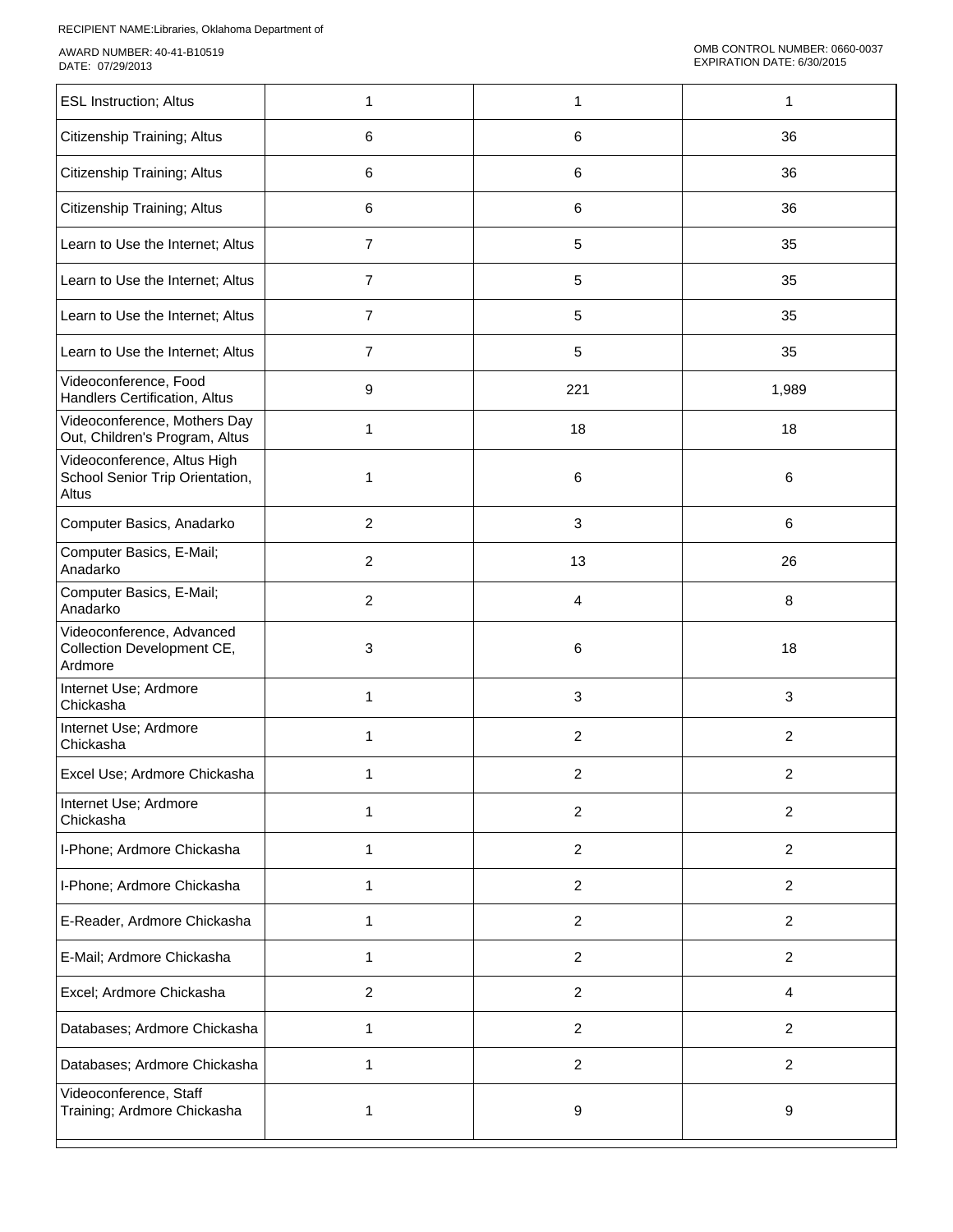| Ipad/Tablets, Duncan                                           | 1              | 11                        | 22               |
|----------------------------------------------------------------|----------------|---------------------------|------------------|
| Beginning Computers, Internet<br>& Email; Durant               | $\overline{2}$ | 5                         | 10               |
| Beginning Computers, Internet<br>& Email; Durant               | $\overline{c}$ | $\ensuremath{\mathsf{3}}$ | $\,6\,$          |
| Digital Photo Editing; Durant                                  | $\overline{2}$ | $\boldsymbol{2}$          | $\overline{4}$   |
| Digital Photo Editing; Durant                                  | $\overline{2}$ | 4                         | $\,8\,$          |
| Digital Photo Editing; Durant                                  | $\overline{c}$ | $\ensuremath{\mathsf{3}}$ | $\,6\,$          |
| Videoconference, Mercy<br>Hospital EE, Integris CE, EI<br>Reno | 1              | $\mathbf{1}$              | 1                |
| Videoconference, Mercy<br>Hospital EE, Integris CE, EI<br>Reno |                | $\mathbf{1}$              | 1                |
| Beginning Internet; Enid                                       | $\mathbf{1}$   | $\sqrt{5}$                | $\sqrt{5}$       |
| E-Mail 101; Enid                                               | 1              | 6                         | 6                |
| Beyond Typewriters; Enid                                       | 1              | 4                         | 4                |
| E-Reader Setup; Enid                                           | 1              | $\overline{c}$            | $\overline{2}$   |
| Power Point; Eufaula                                           | $\overline{2}$ | 1                         | $\overline{c}$   |
| Spreadsheet/Excel; Eufaula                                     | $\overline{c}$ | 6                         | 12               |
| How to Sell on Zumu; Eufaula                                   | $\overline{2}$ | 1                         | $\overline{c}$   |
| Computer Maintenance;<br>Eufaula                               | 3              | 1                         | $\mathbf{3}$     |
| Introduction to the Internet;<br>Grove                         | $\overline{2}$ | $\overline{c}$            | 4                |
| Microsoft Word; Grove                                          | $\overline{c}$ | 6                         | 12               |
| Microsoft Excel; Grove                                         | $\overline{2}$ | 5                         | 10               |
| Microsoft Word; Hollis                                         | 3              | $\sqrt{5}$                | 15               |
| Microsoft Word; Hollis                                         | 3              | $\sqrt{5}$                | 15               |
| Microsoft Word; Hollis                                         | 3              | 4                         | 12               |
| Medical Databases; Hollis                                      | 5              | $\boldsymbol{2}$          | 10               |
| Basic Internet; Hollis                                         | 1              | $\ensuremath{\mathsf{3}}$ | $\sqrt{3}$       |
| Basic Internet; Hollis                                         | 1              | $\ensuremath{\mathsf{3}}$ | $\sqrt{3}$       |
| Videoconference, Staff<br>Training; Marietta                   | 1              | $\ensuremath{\mathsf{3}}$ | $\sqrt{3}$       |
| Beginning Internet; Miami                                      | 1              | $\boldsymbol{2}$          | $\boldsymbol{2}$ |
|                                                                |                |                           |                  |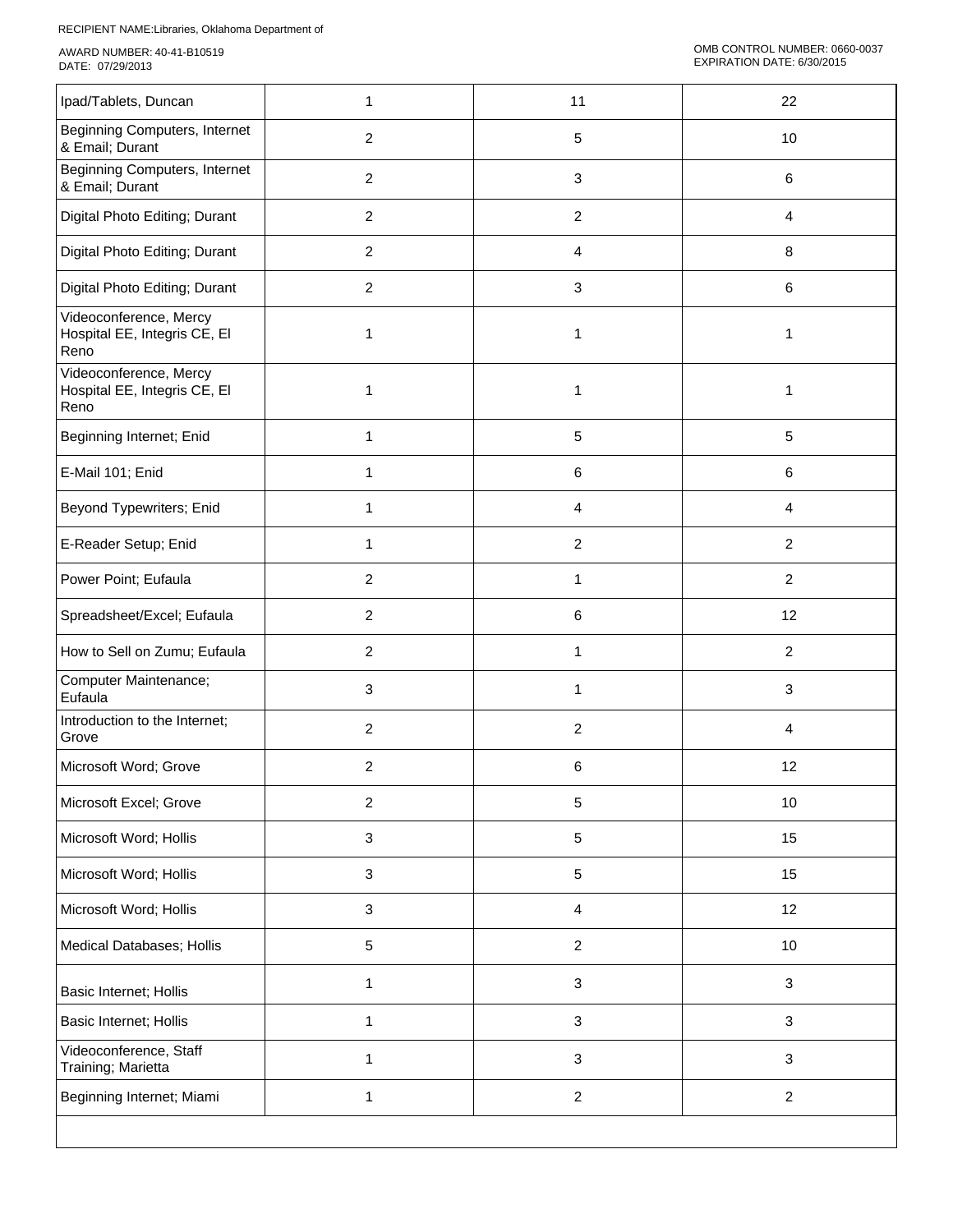| Kids Blog; Miami                                                             | 1              | 9                | 9              |
|------------------------------------------------------------------------------|----------------|------------------|----------------|
| <b>Excel Database Features;</b><br>Miami                                     | $\overline{2}$ | $\overline{7}$   | 14             |
| Excel Financial Features; Miami                                              | $\overline{2}$ | 3                | 6              |
| Videoconference, Quilting<br>Guild; Marietta                                 | 1              | 27               | 27             |
| Beginning Computer; Miami                                                    | 1              | $\boldsymbol{2}$ | $\overline{2}$ |
| Videoconference, OU SLIS<br>Advisory Board Meeting, 3<br>locations; Muskogee | $\overline{c}$ | 1                | 2              |
| Basic Computer; Prague                                                       | $\overline{c}$ | 4                | 8              |
| Basic Computer; Prague                                                       | $\overline{2}$ | 5                | 10             |
| Clase de computa doras;<br>Purcell                                           | 1              | 1                | 1              |
| Helping Hands Class; Purcell                                                 | 4              | 18               | 72             |
| E-readers & Downloadable<br>Books; Sallisaw                                  | 1              | 1                | 1              |
| Basic Internet; Sapulpa                                                      | $\overline{c}$ | 4                | 8              |
| Facebook 101; Shawnee                                                        | $\overline{2}$ | 9                | 18             |
| Learn a Test, ACT Preparation;<br>Shawnee                                    | $\overline{2}$ | 1                | $\overline{2}$ |
| Introduction to Computers;<br>Shawnee                                        | $\overline{2}$ | 12               | 24             |
| Introduction to Computers;<br>Shawnee                                        | $\overline{2}$ | 11               | 22             |
| Getting Started with E-Mail;<br>Shawnee                                      | $\overline{2}$ | 12               | 24             |
| <b>Getting Social with Books;</b><br>Shawnee                                 | 2              | $\overline{c}$   | 4              |
| Digital Photo Editing 101;<br>Shawnee                                        | $\overline{2}$ | 4                | 8              |
| Introduction to the Internet;<br>Tahlequah                                   | $\overline{2}$ | 4                | 8              |
| Introduction to E-Mail;<br>Tahlequah                                         | 1              | 4                | 4              |
| E-Mail Tools & Attachments;<br>Tahlequah                                     | $\overline{2}$ | 4                | 8              |
| Sonic, Work Training; Wagoner                                                | $\overline{2}$ | 6                | 12             |
| Basic E-Mail; Watonga                                                        | 1              | 1                | $\mathbf{1}$   |
| Basic E-Mail; Westville                                                      | 1              | $\mathbf{3}$     | 3              |
| Videoconfence, Department of<br>Human Services CE; Wagoner                   | 6              | 15               | 90             |
| <b>Creek Nation Orientation;</b><br>Wagoner                                  | 4              | 35               | 140            |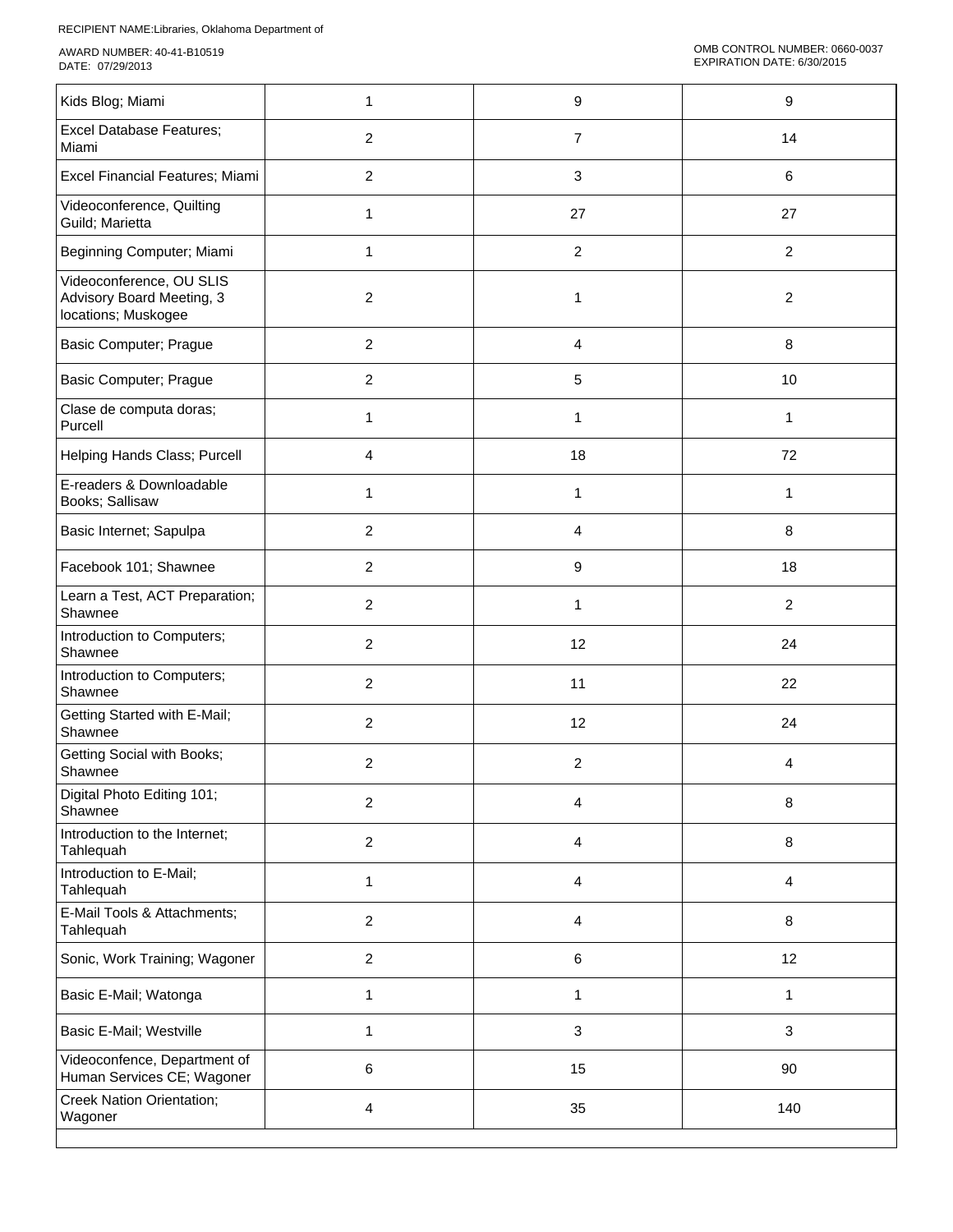| Integris CE Training; Wagoner                                                          | 1                       | 1                       | $\overline{c}$  |
|----------------------------------------------------------------------------------------|-------------------------|-------------------------|-----------------|
| <b>GED Instruction; Altus</b>                                                          | 1                       | 1                       | 1               |
| <b>ESL Instruction; Altus</b>                                                          | $\overline{\mathbf{c}}$ | 3                       | 6               |
| Computer Software Instruction;<br>Altus                                                | 1                       | $\mathbf{1}$            | 1               |
| Database Training; Altus                                                               | 3                       | $\overline{c}$          | 6               |
| Database Training; Altus                                                               | 3                       | $\overline{\mathbf{c}}$ | 6               |
| Database Training; Altus                                                               | 3                       | 3                       | 9               |
| Basic Internet Instruction; Altus                                                      | 3                       | 1                       | $\mathbf{3}$    |
| Basic Internet Instruction; Altus                                                      | 3                       | $\overline{c}$          | 6               |
| Videoconference, Chautauqua<br>Workshop, Historical<br>Information on Education; Altus | 3                       | 25                      | 75              |
| Videoconference, Children's<br>Program; Altus                                          | 1                       | 6                       | 6               |
| Facebook; Ardmore Chickasha                                                            | 1                       | $\overline{c}$          | $\overline{2}$  |
| I-Pad; Ardmore Chickasha                                                               | 1                       | 3                       | $\mathbf{3}$    |
| Videoconference Training;<br><b>Bartlesville</b>                                       | 4                       | 18                      | 72              |
| E-Reader; Duncan                                                                       | 1                       | 12                      | 12              |
| Tablets; Duncan                                                                        | 1                       | 8                       | 8               |
| Genealogy for Beginners;<br>Durant                                                     | $\overline{\mathbf{c}}$ | 4                       | 8               |
| Digital Photo Editing; Durant                                                          | $\overline{c}$          | 1                       | $\overline{c}$  |
| Digital Photo Editing; Durant                                                          | 2                       | $\overline{\mathbf{c}}$ | 4               |
| Videoconference, Mercy<br>Hospital EE, Integris CE; EI<br>Reno                         | $\mathbf{1}$            | $\mathbf{1}$            | $\mathbf{1}$    |
| Videoconference, Mercy<br>Hospital EE, Integris CE, EI<br>Reno                         | 1                       | $\mathbf{1}$            | $\mathbf{1}$    |
| Hardware Boot Camp; Enid                                                               | $\mathbf{1}$            | $\mathbf 3$             | $\mathbf{3}$    |
| Beginning Internet; Enid                                                               | 1                       | 5                       | $5\phantom{.0}$ |
| E-Mail 101; Enid                                                                       | 1                       | $\sqrt{3}$              | $\mathbf{3}$    |
| Microsoft Word Processing;<br>Eufaula                                                  | $\overline{a}$          | $\sqrt{3}$              | $\,6$           |
| Finding Things Online; Eufaula                                                         | $\overline{c}$          | $\overline{c}$          | $\overline{4}$  |
| E-Mail; Eufaula                                                                        | 3                       | $\overline{c}$          | $\,6$           |
|                                                                                        |                         |                         |                 |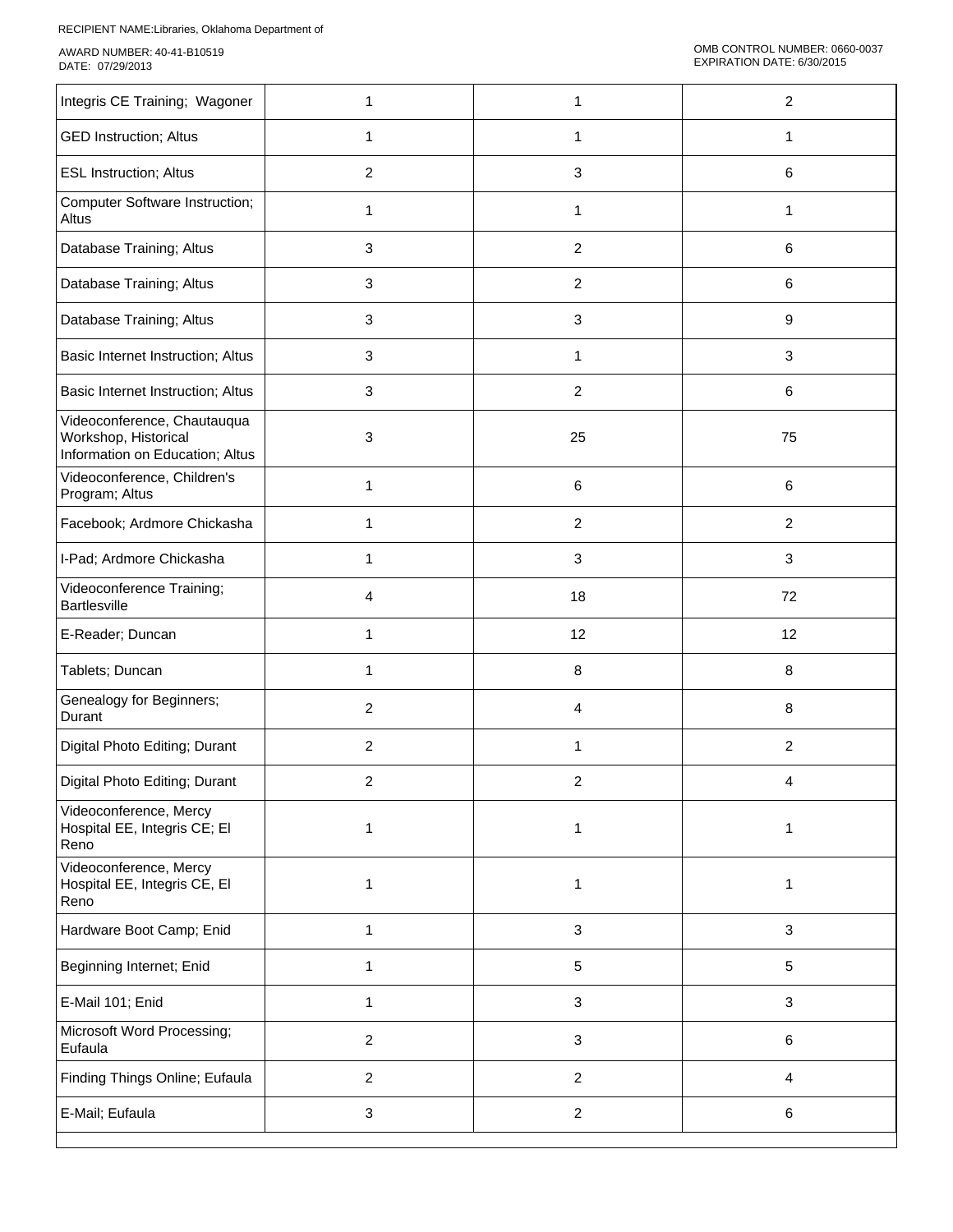| <b>Beginning Computer; Grove</b>                                           | $\overline{c}$ | 6                         | 12               |
|----------------------------------------------------------------------------|----------------|---------------------------|------------------|
| Introduction to the Internet;<br>Grove                                     | $\overline{c}$ | 6                         | 12               |
| Microsoft Word; Grove                                                      | $\overline{c}$ | $\sqrt{5}$                | 10               |
| Microsoft Word; Hollis                                                     | $\mathbf{1}$   | $\mathbf{1}$              | $\mathbf{1}$     |
| Microsoft Word; Hollis                                                     | 1              | $\boldsymbol{2}$          | 1                |
| Microsoft Word; Hollis                                                     | 1              | 1                         | 1                |
| E-Mail; Ardmore Chickasha                                                  | 1              | $\overline{c}$            | $\overline{c}$   |
| Publisher; Ardmore Chickasha                                               |                | $\overline{c}$            | $\overline{2}$   |
| Microsoft Word; Ardmore<br>Chickasha                                       |                | $\overline{c}$            | $\boldsymbol{2}$ |
| Using a Mouse; Ardmore<br>Chickasha                                        | 1              | $\mathbf{3}$              | $\mathbf{3}$     |
| Using Windows 8; Ardmore<br>Chickasha                                      | 1              | $\overline{c}$            | $\overline{2}$   |
| Digital Photo Editing; Durant                                              | $\overline{2}$ | $\mathbf{1}$              | $\overline{2}$   |
| <b>Beginning Microsoft Word;</b><br>Durant                                 | $\overline{2}$ | $\ensuremath{\mathsf{3}}$ | 6                |
| <b>Beginning Microsoft Word;</b><br>Durant                                 | $\overline{c}$ | 4                         | $\,8\,$          |
| <b>Beginning Microsoft Word;</b><br>Durant                                 | $\overline{2}$ | $\overline{c}$            | 4                |
| Beyond Typewriters; Enid                                                   | 1              | 1                         | 1                |
| E-Reader Setup; Enid                                                       | 1              | 1                         | 1                |
| Microsoft Word; Hollis                                                     | 1              | 1                         | 1                |
| Microsoft Word; Hollis                                                     | 1              | 1                         | 1                |
| Microsoft Word; Hollis                                                     | 1              | $\boldsymbol{2}$          | $\boldsymbol{2}$ |
| Medical Databases; Hollis                                                  | 1              | 1                         | $\mathbf{1}$     |
| Medical Databases; Hollis                                                  | 1              | 1                         | 1                |
| Basic Internet; Hollis                                                     | 1              | $\overline{2}$            | $\overline{2}$   |
| Basic Internet; Hollis                                                     | 1              | 1                         | 1                |
| Basic Internet; Hollis                                                     | 1              | $\overline{c}$            | $\overline{2}$   |
| Mango; Hollis                                                              | $\mathbf{1}$   | $\overline{2}$            | $\overline{2}$   |
| Videoconference; Staff with<br>Teens & Tweens, Wii<br>Tournament; Marietta | 3              | 36                        | 108              |
| Basic Computer; Miami                                                      | 1              | $\overline{2}$            | $\boldsymbol{2}$ |
|                                                                            |                |                           |                  |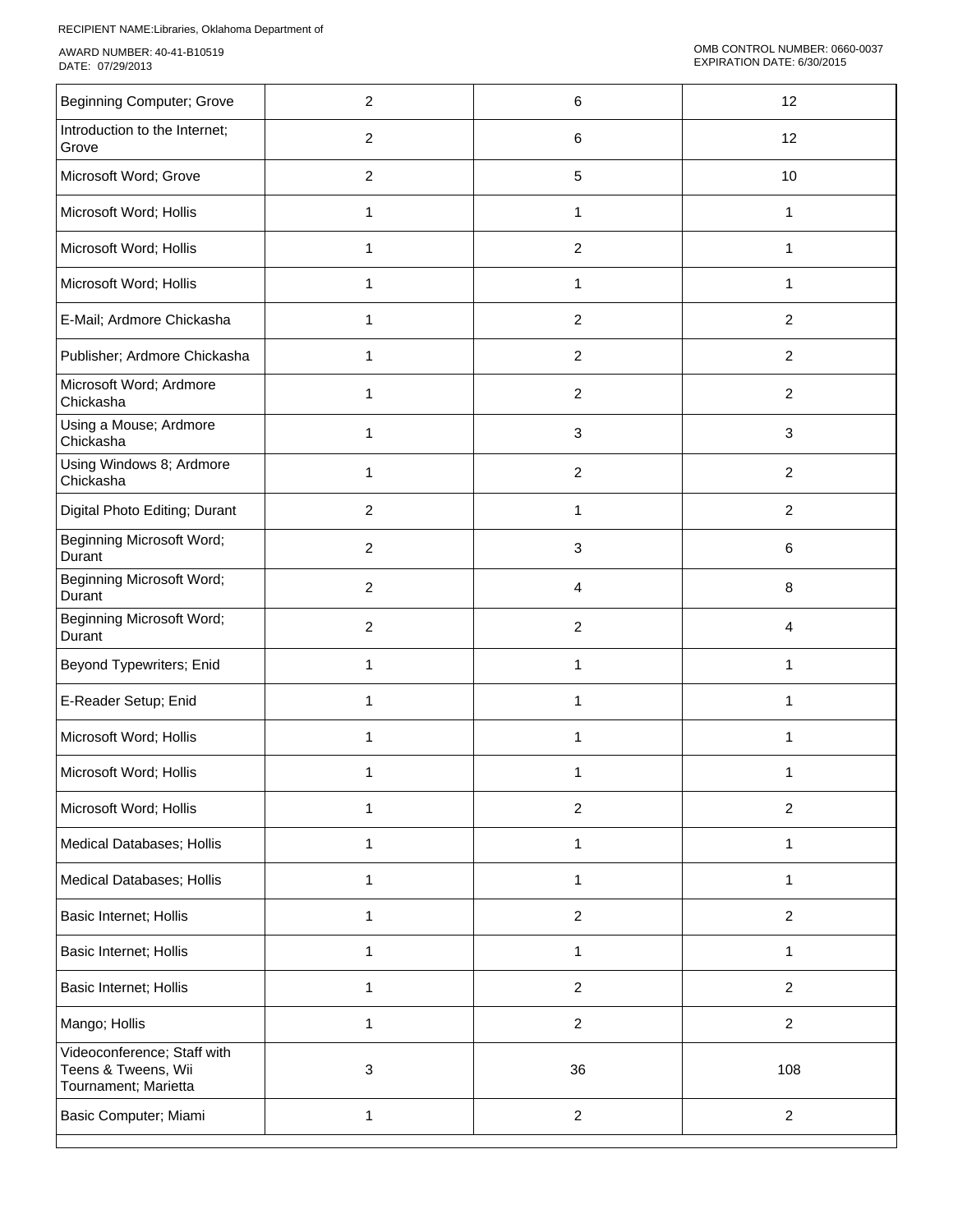| Adobe Photoshop; Miami                                                                                      | $\overline{2}$ | 9              | 18               |
|-------------------------------------------------------------------------------------------------------------|----------------|----------------|------------------|
| Digital Video Design; Muskogee                                                                              | 10             | 10             | 100              |
| Videoconference; Library Staff<br>Training; Pawhuska                                                        | 3              | $\mathbf{3}$   | 9                |
| Videoconference; Library Staff<br>Training; Pawhuska                                                        | $\overline{c}$ | $\mathbf{1}$   | $\overline{2}$   |
| Videoconference; Library Staff<br>Training; Pawhuska                                                        | $\overline{c}$ | 1              | $\boldsymbol{2}$ |
| Videoconference; Ponca City<br>Development Authority;<br><b>Pinterest for Your Small</b><br><b>Business</b> | 4              | 11             | 44               |
| <b>Breaking New Grounds with</b><br>Genealogy; Purcell                                                      | $\overline{2}$ | 10             | 20               |
| E-Readers & Downloadable<br>Books; Sallisaw                                                                 | 1              | $\mathbf{1}$   | 1                |
| Computer Class; Sapulpa                                                                                     | $\overline{c}$ | 3              | 6                |
| Census Review; Shawnee                                                                                      | $\overline{2}$ | 3              | 6                |
| Genealogy Research Basics;<br>Shawnee                                                                       | $\overline{c}$ | 13             | 26               |
| Videoconference; OLA<br>Legislative Committee Meeting;<br>4 locations; Stillwater                           | 1              | 8              | $\,8\,$          |
| Videoconference; Tweens,<br>Teen Movie; Sulphus                                                             | $\overline{c}$ | $\overline{7}$ | 14               |
| Videoconference, Library Staff<br>Training; Tahlequah                                                       | 3              | 20             | 60               |
| Videoconference; Summer<br>Reading Program Video<br><b>Streaming Movies, Crafts;</b><br>Tahlequah           | 1              | 10             | 10               |
| Videoconference, Integris CE;<br>Wagoner                                                                    | 1              | $\mathbf{1}$   | 1                |
| Videoconference, WPL<br>Volunteer Summer Reading<br>Program Workshop; Woodward                              | $\overline{2}$ | 11             | 22               |
| E-Mail/Facebook; Watonga                                                                                    | 1              | 1              | $\mathbf{1}$     |
| Videoconference, Children's<br>Program; Watonga                                                             | $\overline{c}$ | 72             | 144              |
| Videoconference, Children's<br>Program; Watonga                                                             | $\overline{2}$ | 35             | 70               |
| Digital Photography Editing;<br>Muskogee                                                                    | $\overline{c}$ | 12             | 24               |
| Videoconference; Library Staff<br>Training; Muskogee                                                        | 1              | 8              | $\bf 8$          |
| Videoconference; Library Staff<br>Training; Pawhuska                                                        | 1              | 1              | 1                |
| Videoconference; Summer<br>Reading Program, Video                                                           | 1              | $10$           | 20               |
|                                                                                                             |                |                |                  |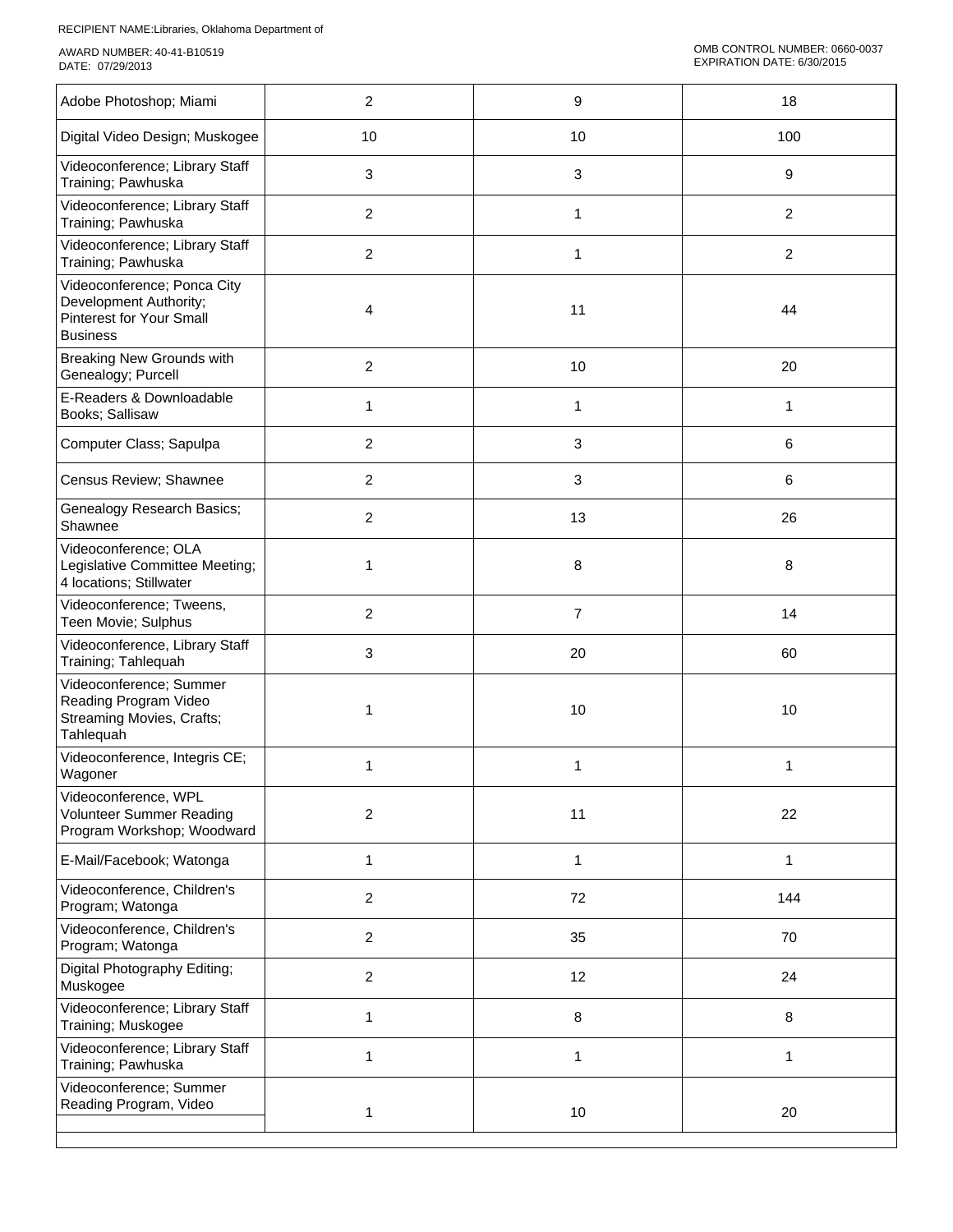| <b>Streaming Movies, Crafts;</b>                                                                           |                |    |         |
|------------------------------------------------------------------------------------------------------------|----------------|----|---------|
| VRN88UARerence; Summer<br>Reading Program, Video<br><b>Streaming Movies, Crafts;</b><br>Tahlequah          | 1              | 11 | 22      |
| Videoconference; Summer<br>Reading Program, Video<br>Streaming Movies, Crafts;<br>Tahlequah                | 1              | 10 | 10      |
| Videoconference; Summer<br>Reading Children's Program;<br>Watonga                                          | $\overline{c}$ | 26 | 52      |
| Videoconference; Summer<br>Reading Children's Program;<br>Watonga                                          | 2              | 14 | 28      |
| Videoconference; Summer<br>Reading Children's Program;<br>Watonga                                          | 2              | 45 | 90      |
| Videoconference; Knit Wits,<br>Knitting Group, Knitting Online<br>Tutorials; Woodward                      | 1              | 15 | 15      |
| Videoconference, Children's<br>Summer Craft Program<br>Presentation; Woodward                              | 1              | 55 | 55      |
| <b>GED Instruction; Altus</b>                                                                              | $\overline{c}$ | 3  | $\,6\,$ |
| Videoconference; Library Staff<br>Training; Anadarko                                                       | 4              | 8  | 32      |
| Videoconference; Library Staff<br>Training; Claremore                                                      | 4              | 17 | 68      |
| Videoconference; Library<br>Director; 3 locations; Clinton                                                 | 1              | 1  | 1       |
| E-Reader; Duncan                                                                                           | 1              | 4  | 4       |
| Digital Photo Editing; Durant                                                                              | 2              | 1  | 2       |
| Videoconference; Overdrive; El<br>Reno                                                                     | $\overline{2}$ | 4  | 8       |
| Videoconference; OK Virtual<br>Library Consortium Training;<br>Using Content Reserve; 7<br>locations; Enid | 4              | 19 | 76      |
| E-Mail; Eufaula                                                                                            | $\overline{c}$ | 4  | $\,8\,$ |
| Videoconference; Library Staff<br>Training; Fairview                                                       | 3              | 16 | 48      |
| <b>ESL Instruction; Altus</b>                                                                              | 1              | 1  | 1       |
| Citizenship Training; Altus                                                                                | $\overline{c}$ | 3  | $\,6\,$ |
| <b>Basic Computer Training; Altus</b>                                                                      | 4              | 4  | 16      |
| Mango Language Training;<br>Altus                                                                          | 7              | 5  | 35      |
| Videoconference; 3 locations;<br>Clinton                                                                   | 1              | 1  | 1       |
|                                                                                                            |                |    |         |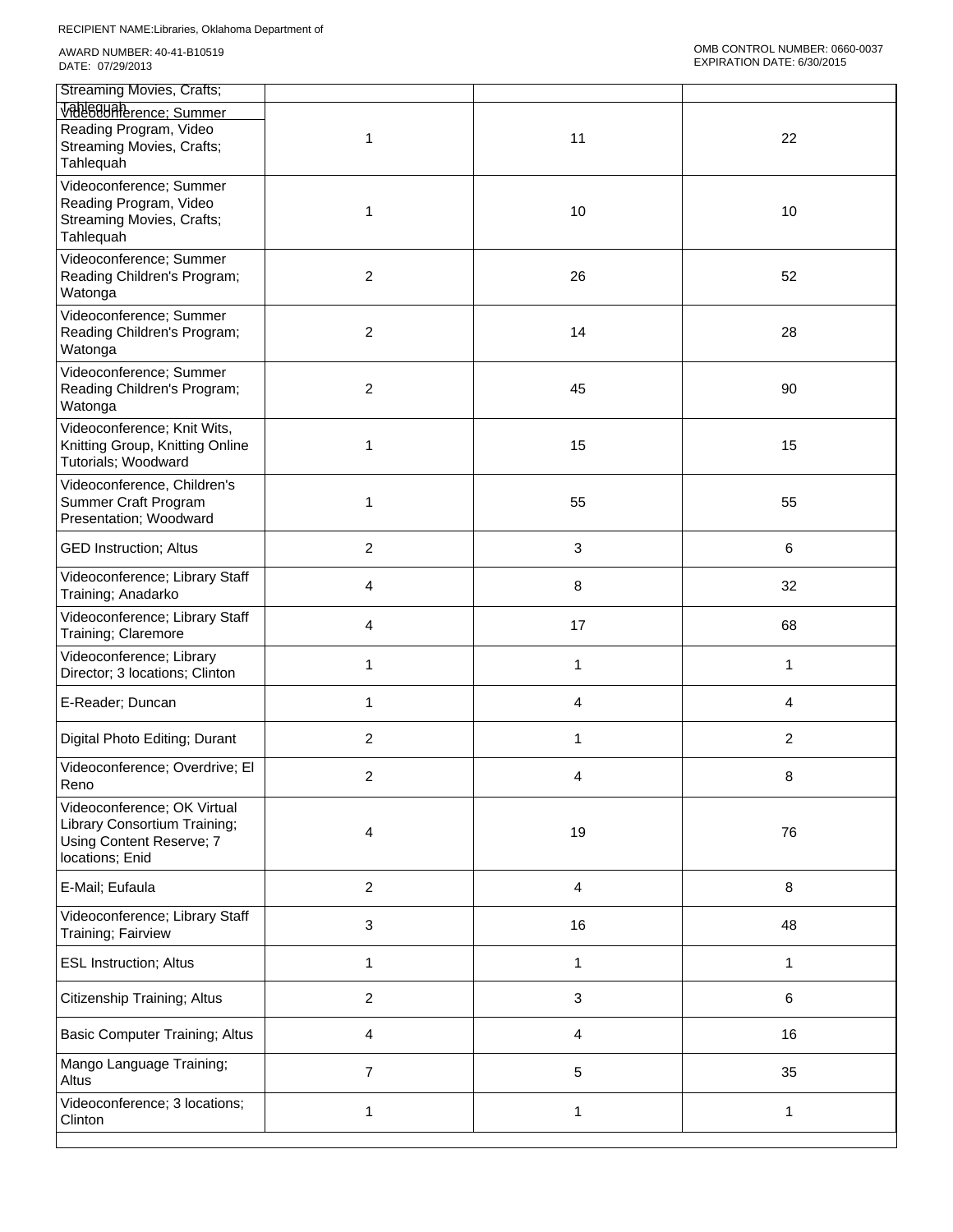| E-Reader; Duncan                                                                                    | 1              | 4                         | 4              |
|-----------------------------------------------------------------------------------------------------|----------------|---------------------------|----------------|
| E-Reader; Duncan                                                                                    | 1              | 4                         | 4              |
| E-Reader; Duncan                                                                                    | 1              | 3                         | 3              |
| I-Pad Training; Duncan                                                                              | 1              | $\overline{c}$            | $\overline{2}$ |
| Digital Photo Editing; Durant                                                                       | 2              | 1                         | $\overline{2}$ |
| Videoconference; Hospital EE,<br>Integris CE Training; El Reno                                      | 1              | 1                         | 1              |
| Videoconference; Hospital EE,<br>Integris CE Training; El Reno                                      | 1              | 1                         | 1              |
| Videoconference; Hospital EE,<br>Integris CE Training; El Reno                                      | 1              | 1                         | 1              |
| Videoconference; Library Staff<br>Training; El Reno                                                 | 1              | $\ensuremath{\mathsf{3}}$ | $\mathbf{3}$   |
| Microsoft Word Processing;<br>Eufaula                                                               | $\overline{2}$ | 1                         | $\overline{2}$ |
| E-Mail; Eufaula                                                                                     | $\overline{2}$ | 1                         | $\overline{2}$ |
| Excel Spreadsheets; Eufaula                                                                         | $\overline{c}$ | 1                         | $\overline{2}$ |
| Finding Things on the Internet                                                                      | $\overline{2}$ | $\overline{c}$            | 4              |
| Mango Language Training;<br>Altus                                                                   | $\overline{7}$ | 5                         | 35             |
| Internet Training; Altus                                                                            | $\overline{c}$ | $\overline{c}$            | 4              |
| Videoconference; Friends of the<br>Library Presentation on Charles<br>Russell; Altus                | 1              | 49                        | 49             |
| Videoconference; Children's<br>Program; Altus                                                       | 1              | 20                        | 20             |
| Videoconference; Library Staff<br>Training, Overdrive, 4<br>Locations; Altus                        | 6              | 4                         | 24             |
| Videoconference; Chautauqua<br>Scholar Workshops,<br>Presentation on the Roaring<br>Twenties; Altus | $\overline{c}$ | 100                       | 200            |
| I-Pad Training; Duncan                                                                              | $\mathbf{1}$   | $\overline{c}$            | $\overline{2}$ |
| I-Pad Training; Duncan                                                                              | $\mathbf{1}$   | $\overline{c}$            | $\overline{2}$ |
| I-Pad Training; Duncan                                                                              | 1              | $\mathbf{3}$              | $\mathbf{3}$   |
| Facebook; Eufaula                                                                                   | 3              | 4                         | 12             |
| Kindle; Eufaula                                                                                     | $\overline{a}$ | $\overline{c}$            | $\overline{4}$ |
| Videoconference; ODL<br>Certification Workshop; Eufaula                                             | 3              | $\overline{c}$            | 6              |
| Videoconference; Chautauqua<br>Scholar Workshops,                                                   | $\overline{a}$ | 65                        | 130            |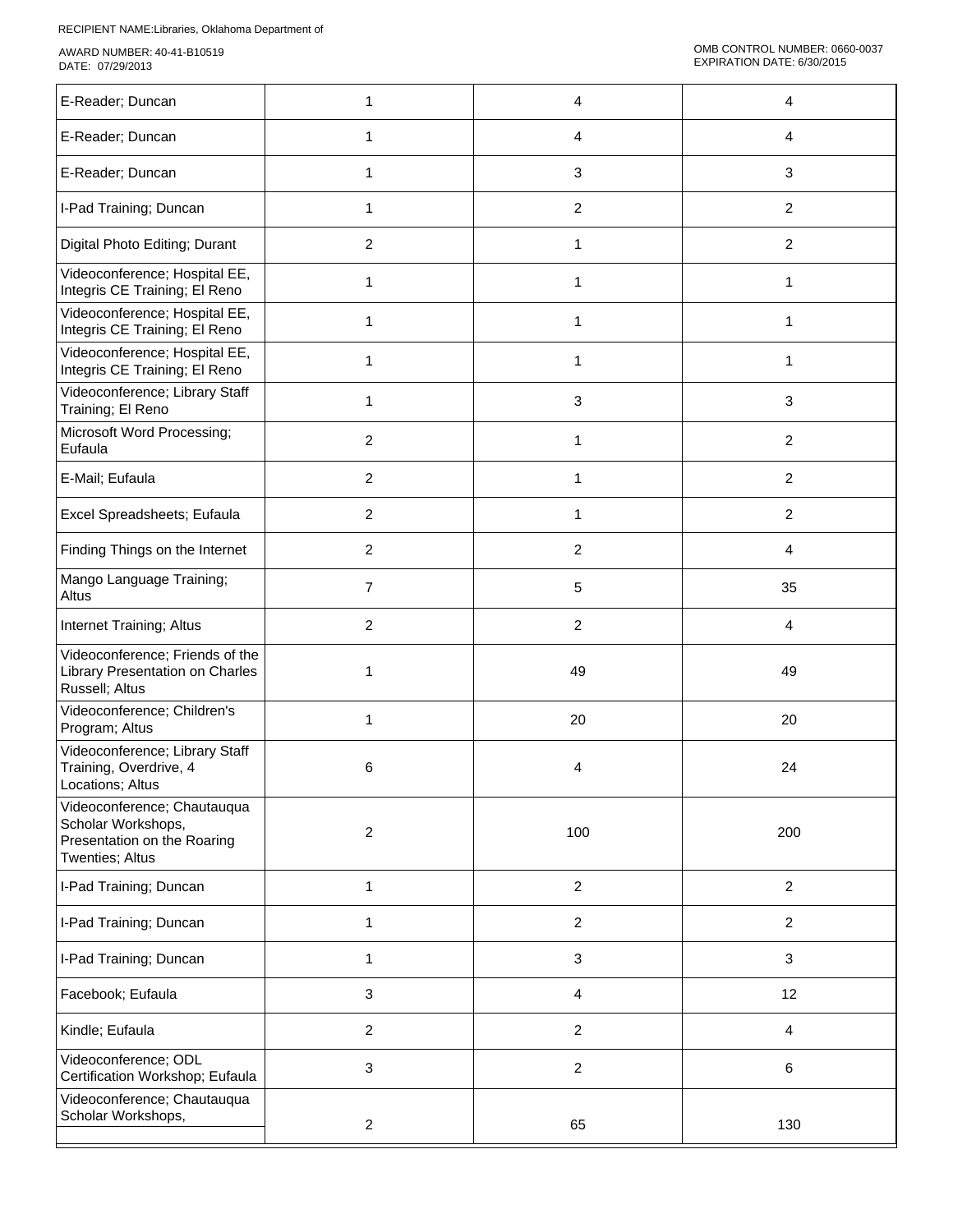| Presentation on the Roaring                                                                                                                          |                |                |                |
|------------------------------------------------------------------------------------------------------------------------------------------------------|----------------|----------------|----------------|
| Twenties; Altus<br><del>Databases; Ardmore Chickasha</del>                                                                                           | 1              | $\overline{c}$ | $\overline{2}$ |
| Videoconference; Library Staff<br>Training; Ardmore Chickasha                                                                                        | 1              | 1              | 9              |
| Microsoft Word; Hollis                                                                                                                               | 4              | 6              | 24             |
| Microsoft Word; Hollis                                                                                                                               | 4              | 2              | 8              |
| Microsoft Word; Hollis                                                                                                                               | 4              | 3              | 12             |
| Medical Databases; Hollis                                                                                                                            | $\overline{2}$ | 3              | 6              |
| Medical Databases; Hollis                                                                                                                            | $\overline{2}$ | 3              | 6              |
| Videoconference; WebX<br>Meeting with IT; Lawton                                                                                                     | 1              | 3              | 3              |
| Videoconference; OK Virtual<br>Consortium, Overdrive, 4<br>locations; Miami                                                                          | 4              | 2              | 8              |
| Videoconference; OK Virtual<br>Consortium, Overdrive, 4<br>locations; Okmulgee                                                                       | 6              | 6              | 36             |
| Videoconference; Library Staff<br>Training; Okmulgee                                                                                                 | 1              | 2              | $\overline{c}$ |
| Videoconference; ODL CE;<br>Ponca City                                                                                                               | 3              | 8              | 24             |
| Videoconference; Staff<br>Training; Pryor                                                                                                            | 1              | $\mathbf{1}$   | $\mathbf{1}$   |
| Videoconference; Staff<br>Training; Pryor                                                                                                            | 1              | 1              | 1              |
| Videoconference; Staff<br>Training; Purcell                                                                                                          | $\overline{2}$ | 5              | 10             |
| Computer Bootcamp; Stillwater                                                                                                                        | $\overline{c}$ | 3              | 6              |
| Computer Bootcamp; Stillwater                                                                                                                        | 2              | 6              | 12             |
| Videoconference; OK Virtual<br>Consortium, Overdrive, 4<br>locations; Stillwater                                                                     | 5              | 4              | 20             |
| Computer Bootcamp; Stillwater                                                                                                                        | $\overline{2}$ | $\,6$          | 12             |
| Videoconference; Summer<br>Reading Kick-off, Movie;<br>Sulphur                                                                                       | $\overline{c}$ | 21             | 42             |
| Job Hunting with the Internet &<br>Databases; Tahlequah                                                                                              | $\overline{2}$ | 4              | 8              |
| Learn It & Do It Online<br>Tutorials; Tahlequah                                                                                                      | $\overline{c}$ | 4              | 8              |
| Videoconference; Integris EE,<br>CE, 7 locations; Wagoner                                                                                            | 1              | 1              | 1              |
| Videoconference; Integris EE,<br>CE, Rehabilitating OK Farmers<br>& Ranchers with Injury, Illness<br>or Disabling Conditions,7<br>locations; Wagoner | 1              | 1              | 1              |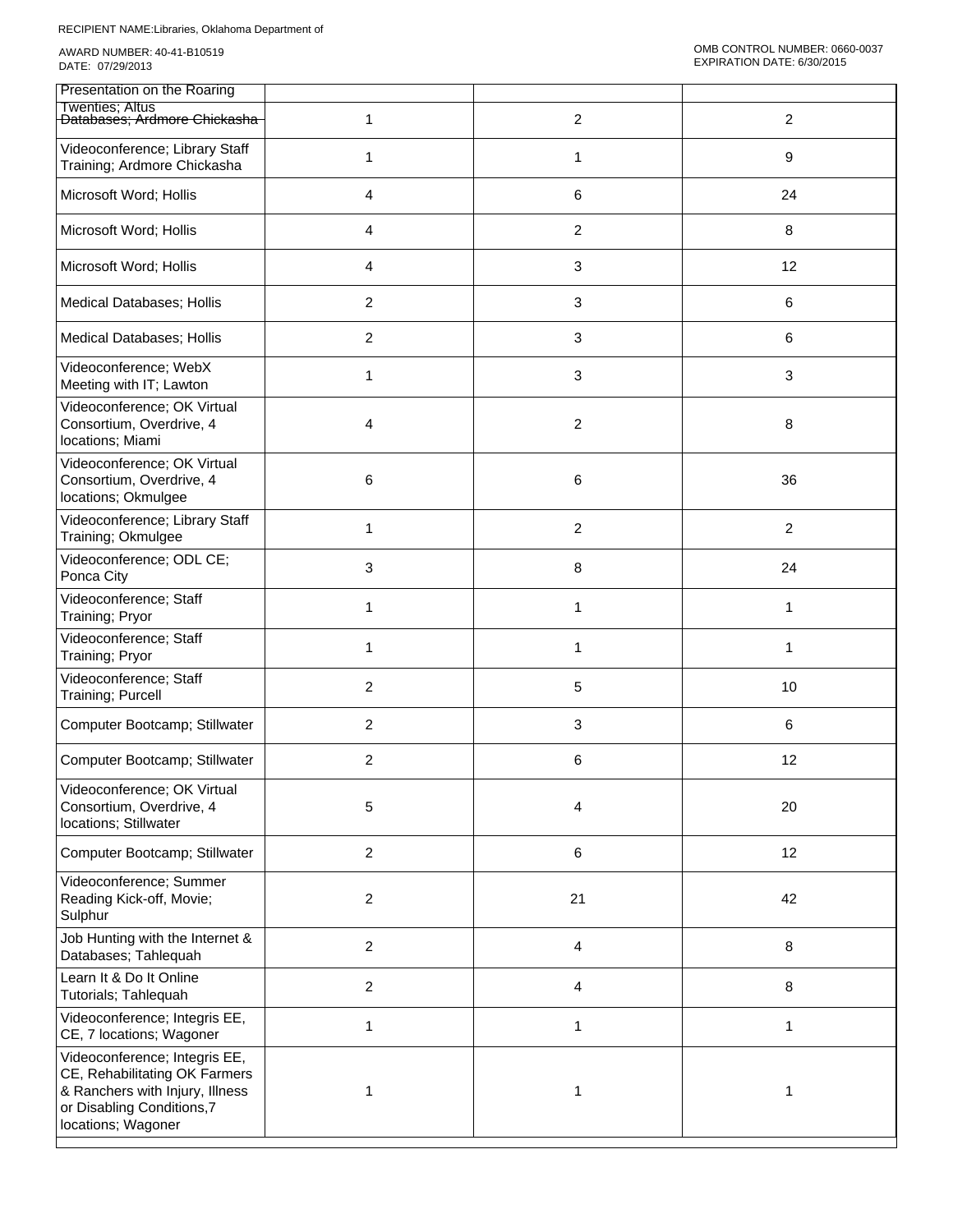| Videoconference; Integris EE,<br>CE, Immediate Post Operative<br>Prosthetics, 7 locations;<br>Wagoner | 1              | 1              | 1            |
|-------------------------------------------------------------------------------------------------------|----------------|----------------|--------------|
| Videoconference; Staff<br>Programming, Day of the Child,<br>Games & Wii; Marietta                     | $\overline{c}$ | 200            | 400          |
| <b>Excel Database Features;</b><br>Miami                                                              | $\overline{c}$ | $\sqrt{5}$     | 10           |
| Videoconference; ODL<br><b>Advanced Collection</b><br>Certification Class, 7 Locations;<br>Okmulgee   | 3              | $\mathbf{3}$   | 9            |
| Videoconference; ODL<br>Technology in Public Libraries;<br>Ponca City                                 | 3              | 8              | 24           |
| Videoconference; Library Staff<br>Training, Prague                                                    | 4              | 20             | 80           |
| Videoconference; Library Staff<br>Training; Pryor                                                     | $\overline{2}$ | $\overline{2}$ | 4            |
| Clase de Computa doras;<br>Purcell                                                                    | $\overline{2}$ | 6              | 12           |
| Computer Class; Sapulpa                                                                               | $\overline{2}$ | $\mathbf{3}$   | $\,6\,$      |
| Computer Bootcamp; Stillwater                                                                         | $\overline{c}$ | 8              | 16           |
| Videoconference; Library<br>Programming Staff, Teen<br>Movie; Sulphur                                 | $\overline{c}$ | 20             | 40           |
| Introduction to Library's<br>Databases; Tahlequah                                                     | 1              | 4              | 4            |
| Videoconference; OK Virtual<br>Consortium, Overdrive, 4<br>locations; Wagoner                         | 4              | 1              | 4            |
| Basic Internet; Hollis                                                                                | 3              | $\overline{2}$ | $\,6$        |
| Basic Internet; Hollis                                                                                | 3              | 5              | 15           |
| <b>Basic Internet; Hollis</b>                                                                         | $\mathbf{3}$   | $\sqrt{5}$     | 15           |
| Mango; Hollis                                                                                         | $\mathbf{1}$   | $\sqrt{3}$     | $\mathbf{3}$ |
| Guide to Online Grant Seeking;<br>Stillwater                                                          | $\overline{c}$ | $\sqrt{3}$     | $\,6\,$      |
|                                                                                                       |                |                |              |

Add Training Program Remove Training Program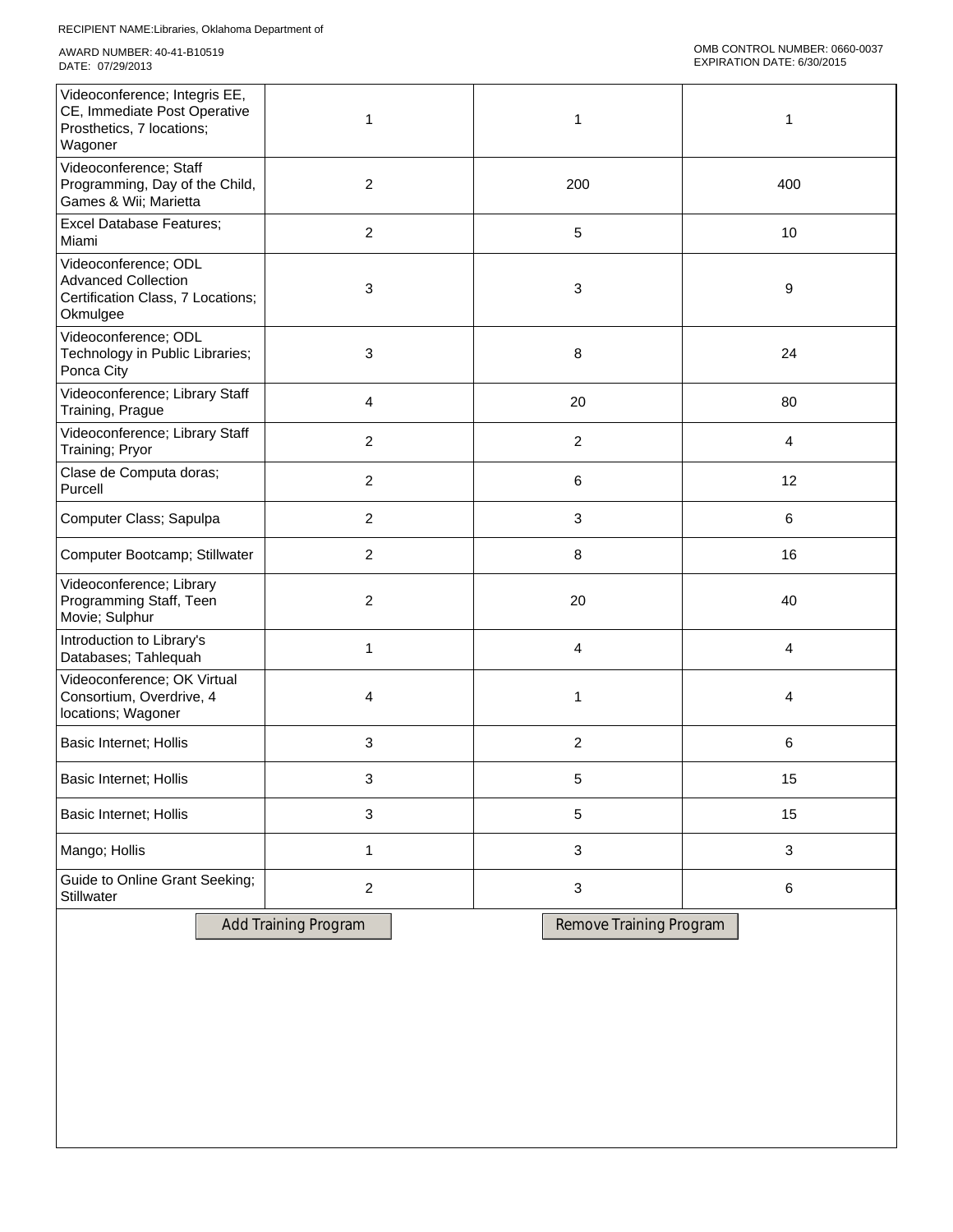**Project Indicators (Next Quarter)**

**1. Please describe significant project accomplishments planned for completion during the next quarter (600 words or less).** Okconnect received an Award Extension allowing the project completion date to be extended to September 30, 2013 rather than June 30, 2013. Final project milestones will be completed in this quarter.

It is anticipated that all grant funds will be expended by quarter end. An Award Request for a budget revision will be submitted. This budget more closely reflects expected final expenditures.

Thirty six Library Directors plus one staff member per library will attend a six hour intensive videoconferencing training class in a regional library. They will learn how to schedule and record videoconferences.

A state wide awareness campaign will be used to increase public knowledge of increased broadband speeds, more computers and videoconferencing availability in local libraries.

Final reports will be received from sub-recipients regarding usage of the computer labs financed through Okconnect and participating libraries will complete surveys reporting computer and videoconferencing usage. Librarians will also submit information on the anticipated use of the videoconferencing in their communities and its value to the community. This will be a portion of the information used to assess project success.

**2. Please provide the percent complete anticipated for the following key milestones in your project as of the end of the next quarter. Write "0" in the second column if your project does not include this activity. Figures should be reported cumulatively from award inception to the end of the next reporting quarter. Please provide a narrative description if the planned percent complete is different from the target provided in your baseline plan (300 words or less).**

|      | <b>Milestone</b>                         | <b>Planned</b><br><b>Percent</b><br>Complete | Narrative (describe reasons for any variance from baseline plan<br>or any relevant information) |
|------|------------------------------------------|----------------------------------------------|-------------------------------------------------------------------------------------------------|
|      | 2.a. Overall Project                     |                                              | Project complete by September 30, 2013                                                          |
| 2.b. | <b>Equipment / Supply Purchases</b>      |                                              | Milestone Data Not Required                                                                     |
|      | 2.c. Public Computer Centers Established |                                              | Milestone Data Not Required                                                                     |
|      | 2.d. Public Computer Centers Improved    |                                              | Milestone Data Not Required                                                                     |
| 2.e. | <b>New Workstations Installed</b>        |                                              | Milestone Data Not Required                                                                     |
| 2.f. | <b>Existing Workstations Upgraded</b>    |                                              | Milestone Data Not Required                                                                     |
| 2.g. | <b>Outreach Activities</b>               |                                              | Milestone Data Not Required                                                                     |
| 2.h. | <b>Training Programs</b>                 | ٠                                            | Milestone Data Not Required                                                                     |
| 2.i. | Other (please specify):                  | ٠                                            | Milestone Data Not Required                                                                     |

**3. Please describe any challenges or issues anticipated during the next quarter that may impact planned progress against the project milestones listed above. In particular, please identify any areas or issues where technical assistance from the BTOP program may be useful (600 words or less).**

As Okconnect enters its final quarter, numerous challenges will be faced. Okconnect staff will be instrumental in assuring that the myriad of final details are completed and the Okconnect grant objectives are met.

All grant funds will be expended with proper accounting and closeout activities will be organized.

Data will be obtained from each library through surveys, in-person conversations and phone calls. This information will be organized in preparation for final reports.

All equipment placed in Okconnect libraries will be inventoried and confirmed working.

All librarians will be trained to operate videoconferencing equipment and schedule and record videoconferences.

Participating libraries will be reminded of their responsibility to sustain and grow the services offered through Okconnect dollars and receipt of equipment. An Okconnect website designed and operated through Library Services & Technology Act (LSTA) funds will be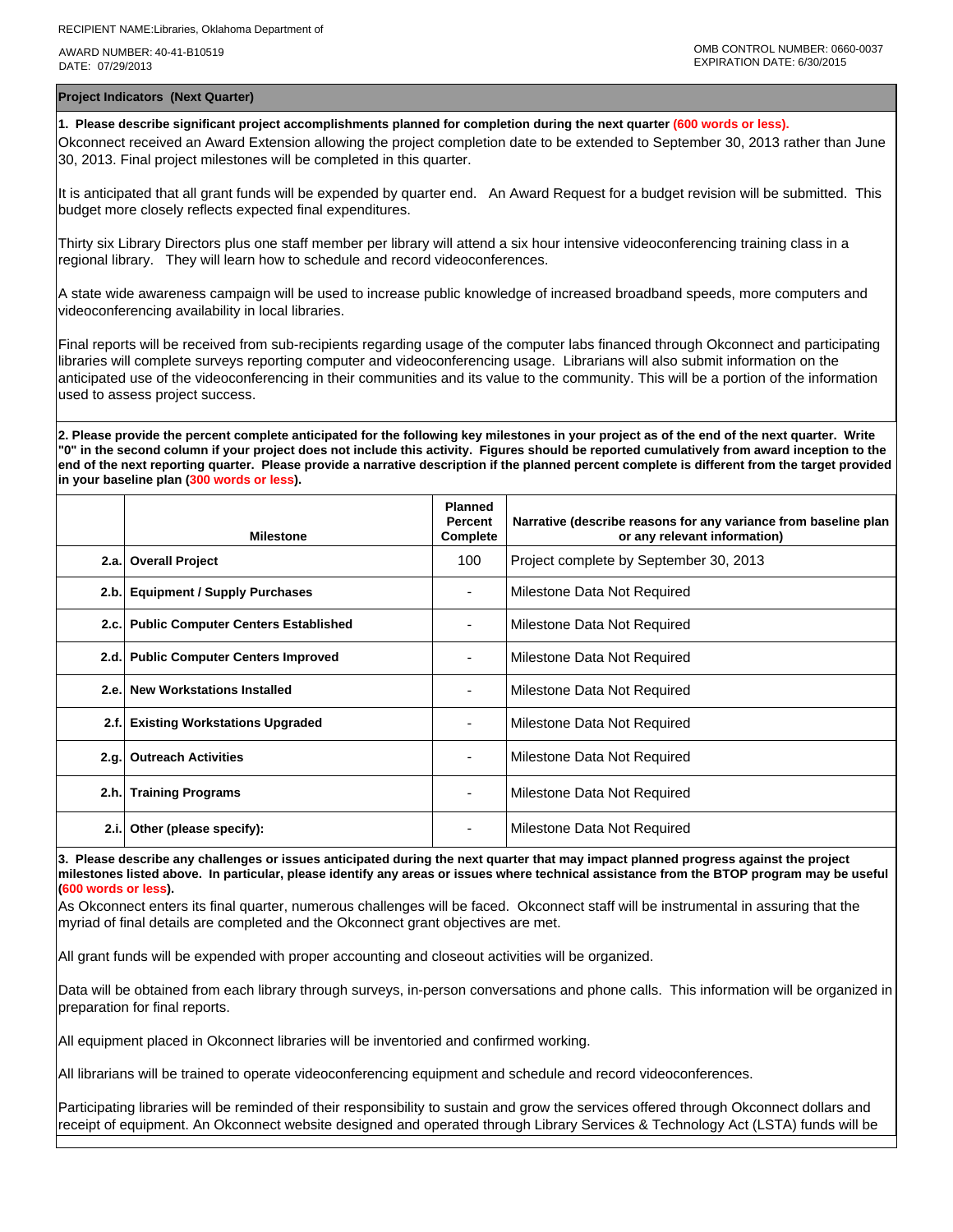completed and will assist libraries and community citizens better utilize the facilities and their services.